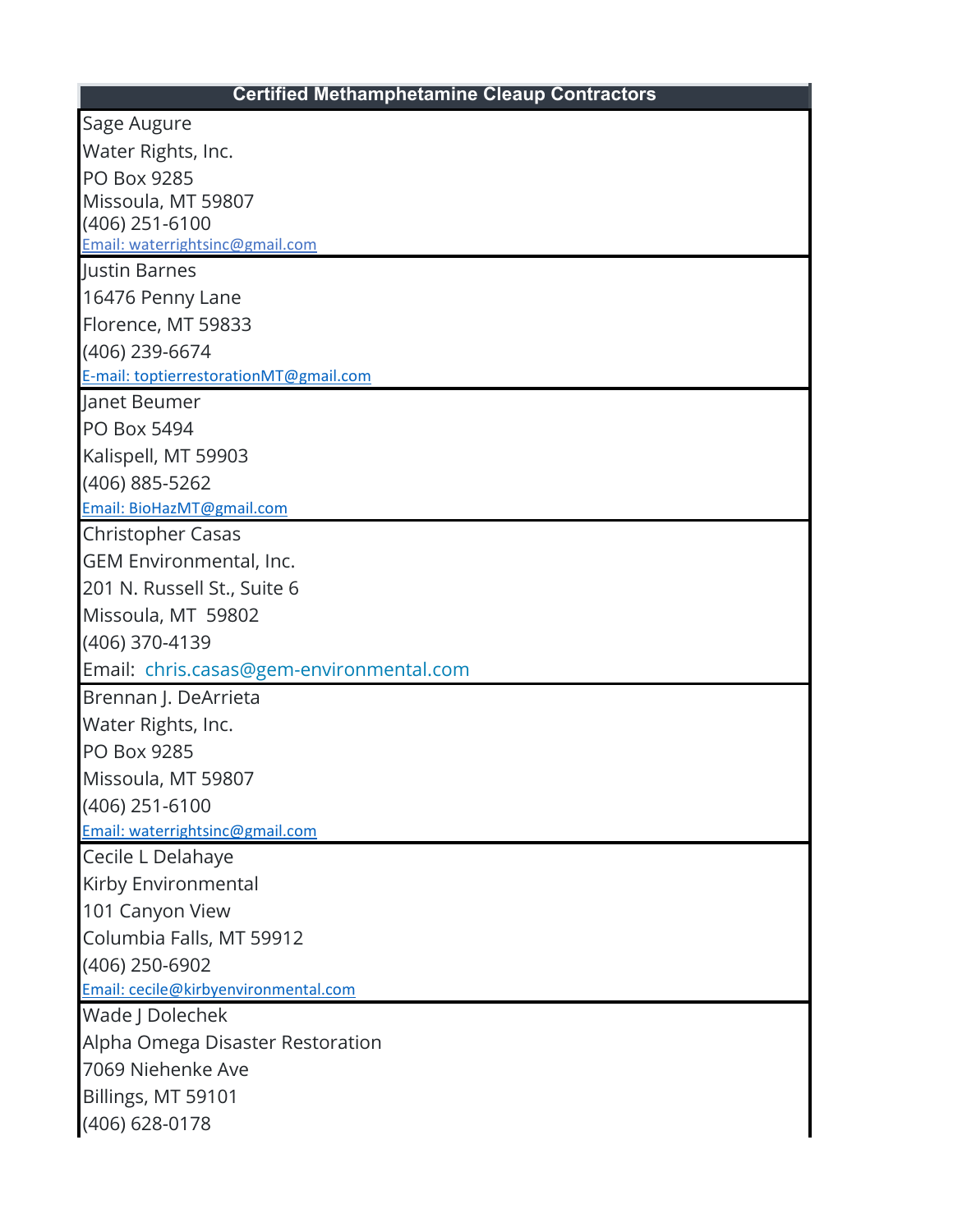| Email: wade@alphaomegapros.com            |
|-------------------------------------------|
| <b>William C Fields</b>                   |
| <b>Fields Construction</b>                |
| 64 Dogbone Rd                             |
| Helena, MT 59602                          |
| (406) 461-3564                            |
| Email: fieldsconstruction406@gmail.com    |
| Deanna Greenburg                          |
| 46 Chickadee Lane                         |
| Lewistown, MT 59457                       |
| (406) 366-0364                            |
| Email: doorbuilder@gmail.com              |
| <b>William Heckard</b>                    |
| 46 Chickadee Lane, Unit B                 |
| Lewistown, MT 59457                       |
| (406) 366-0364                            |
| Email: doorbuilder@gmail.com              |
| Dan Hirning                               |
| <b>YBI Restoration</b>                    |
| 3735 S. 7th St. West                      |
| Missoula, MT 59804                        |
| (406) 728-6500                            |
| Email: dan@missoularestoration.com        |
| <b>Brock Jimerson</b>                     |
| 1800 Water Damage of Western Montana      |
| <b>PO Box 1772</b>                        |
| Polson, MT 59860                          |
| (406) 407-3344                            |
| Email: brock.jimerson@1800waterdamage.com |
| Mike Kelly                                |
| NewFields Companies, LLC                  |
| 700 SW Higgins Ave., Ste 15               |
| Missoula, MT 59801                        |
| (406) 549-8270                            |
| Email: dmccammon@newfields.com            |
| <b>Bruce Kirby</b>                        |
| Kirby Environmental                       |
| 101 Canyon View                           |
| Columbia Falls, MT 59912                  |
| (406) 250-6902                            |
|                                           |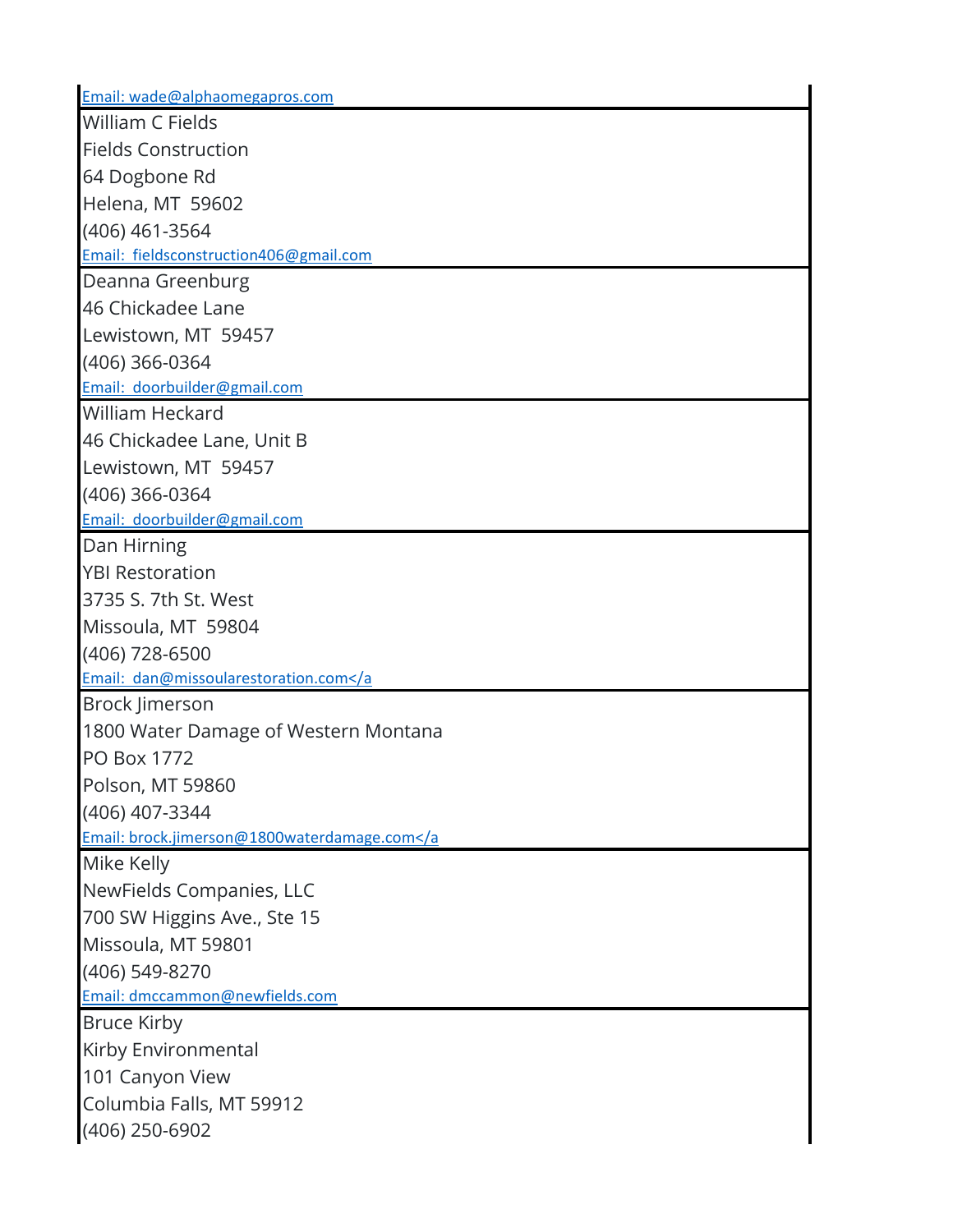| Email: bruce@kirbyenvironmental.com          |
|----------------------------------------------|
| <b>Ryan McGee</b>                            |
| <b>PO Box 7886</b>                           |
| Helena, MT 59604                             |
| (406) 461-4037                               |
| Email: rmcgee1763@gmail.com                  |
| Megan Montgomery                             |
| 1800 Water Damage of Western Montana         |
| <b>PO Box 1772</b>                           |
| Polson, MT 59860                             |
| (406) 407-3344                               |
| Email: megan.montgomery@1800waterdamage.com  |
| <b>Robert Montgomery</b>                     |
| 1800 Water Damage of Western Montana         |
| <b>PO Box 1772</b>                           |
| Polson, MT 59860                             |
| (406) 407-3344                               |
| Email: robert.montgomery@1800waterdamage.com |
| <b>Robert Morehead</b>                       |
| Mark Morehead                                |
| <b>Big Sky Exterior Designs</b>              |
| PO Box 20853                                 |
| Billings, MT 59104                           |
| (406) 208-7691                               |
| (406) 855-5010                               |
| Email: rmorehead@bigskyed.com                |
| Email: mmorehead@bigskyed.com                |
| <b>Tasha Neil</b>                            |
| Northern Industrial Hygiene, Inc.            |
| 201 South 30th Street                        |
| Billings, MT 59101                           |
| (406) 245-7766                               |
| Email: tneil@northernih.com                  |
| <b>Tiffany Ott</b>                           |
| <b>TSO Industrial Hygiene</b>                |
| 3529 ST Ann Street                           |
| Butte, MT 59701                              |
| (406) 490-2331                               |
| Email: tiffany@tsoih.com                     |
| Emmon Snyder                                 |